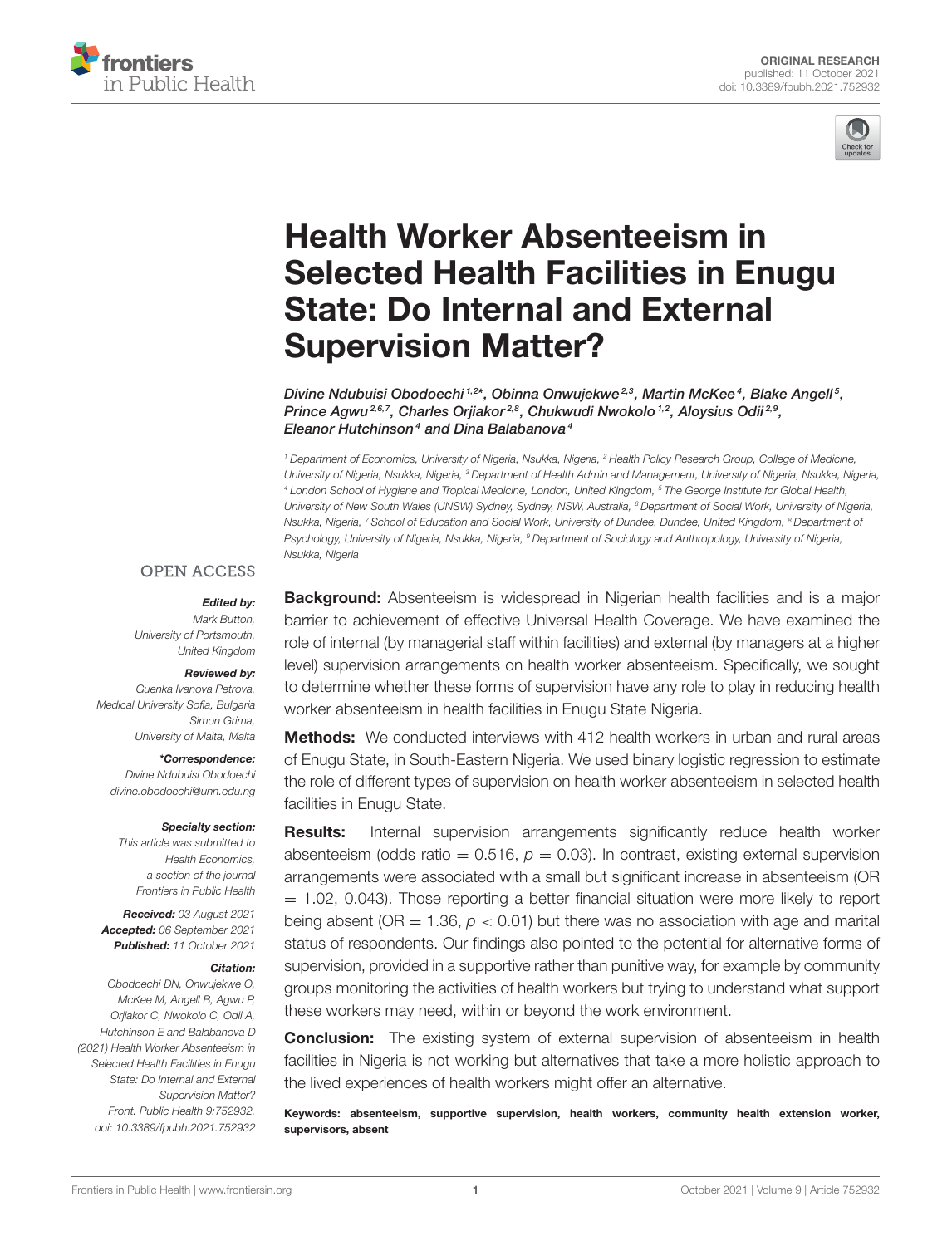# INTRODUCTION

Absenteeism is a major problem in health systems worldwide. For example, it has been linked to the annual loss of 2 weeks of work in Organization for Economic Co-operation and Development (OECD) countries [\(1\)](#page-5-0). However, the problem seems even greater in low- and middle-income countries, with severe consequences for already weak health systems [\(2–](#page-5-1)[5\)](#page-5-2). This is especially so in the public primary healthcare facilities on which the poor often depend. Thus, absenteeism is a major barrier to achievement of Universal Health Coverage (UHC).

Health worker absenteeism is attracting growing concern amongst service users and policy makers, concerned about the consequences for health outcomes and productivity [\(6,](#page-5-3) [7\)](#page-5-4). This is especially so in Nigeria, where it is recognized by key stakeholders as the most important manifestation of corruption in the health system because of its widespread nature and its ability to impact service delivery and other health outcomes [\(8\)](#page-5-5). A Nigerian study of 242 health workers found that 110 had at least one spell of absence in a year [\(9\)](#page-5-6), while qualitative research finds it to be pervasive [\(5,](#page-5-2) [10,](#page-5-7) [11\)](#page-5-8). Other research has pointed to lack of, or weak policies, including on supervision, the topic of this paper, as a major contributor [\(10\)](#page-5-7).

The Covid-19 pandemic has extremely strained health workers involvement in providing health care all over the world. However, in Nigeria it didn't contributed much to absenteeism of health workers as most of them were very present at work delivering various health care to patients while protecting themselves. This is expected because by their profession, it is an obligation for them to be present at their places of work even if their health is at risk. During this study, most of them were present and work various shifts to meet up with various health care demands. Nevertheless, various PPE were provided to keep health workers safe at all times during the pandemic.

Within facilities, absenteeism has profound consequences for everyone involved. Those health workers who are present face extra work; they may have to perform tasks above their level of competence; facilities may depend on volunteers to provide services, and ultimately, patients are offered low-quality care, if they receive any at all [\(5,](#page-5-2) [11\)](#page-5-8). As more health workers can be absent from work without facing severe consequences, those who are diligent in their work become increasingly frustrated and may, with time, engage in absenteeism [\(12\)](#page-5-9). Health workers expressed basically that most of them are affected by negative pressures from unavoidable causes such as ill health, long distances to health facilities, family responsibilities, leadership style of their superiors, political connections among others [\(13\)](#page-5-10). Financial pressures necessitating workers to keep a second job is also a major reason for absenteeism among health workers. The phenomenon of dual practice of health workers is a key driver to absenteeism, hence holding two or more jobs concurrently as a means to meet family demands and also make up for low salaries [\(14\)](#page-5-11). For all these reasons, there is a pressing need to understand factors that could reduce absenteeism by health worker.

Among these factors, much attention has focused on the quality and nature of supervision, which influences the productivity and quality of care in PHCs more generally [\(12,](#page-5-9) [15,](#page-5-12) [16\)](#page-5-13). However, what literature exists focuses on comparisons between supportive and abusive supervision [\(17,](#page-5-14) [18\)](#page-5-15). In the current study we examine the association with absenteeism with supervision of health workers by internal health facility managers and by external supervisors, who often come unannounced. We consider these two dimensions to explore the proximity and perceptions toward the supervisor (internal vs. external) and how they contribute toward reducing absenteeism.

Supervisors support Community Health Extension Workers (CHEWs) by explaining their roles, ensuring they have the supplies needed to perform their duties effectively, and addressing any community and personal problems they encounter [\(19\)](#page-5-16). While there is a consensus in the literature on health worker absenteeism that improved supervision is needed, evidence on its impact has been inconsistent. One study found that external supervision had mixed influences as some workers (62%) perceived it to be helpful in, amongst other things, improving supplies, identifying expired drugs, and providing on-the job training, yet other workers (24%) found external supervisors to be uninterested in the problems of the facility, making only infrequent visits [\(20\)](#page-5-17). Hence, poor supervision may be as ineffective as none [\(21\)](#page-5-18). Crigler et al. [\(19\)](#page-5-16) reported how supervision had evolved from punitive and critical of those being supervised to being facilitative or supportive. However, they also differentiated facility-based supervision and that by district level supervisors. Mukasa et al. [\(22\)](#page-5-19) in researching experiences of health workers in Uganda reported now some supervisors are perceived to be aloof and disconnected from the realities in the health center, providing little feedback [\(23\)](#page-5-20).

While numerous studies have examined the role of supportive and abusive/punitive supervision, there is a scarcity of studies that examine whether the location of the supervisors influences the commitment of health workers to their jobs. Countries in Sub-Saharan Africa face dire shortages of health workers so it is important to understand the factors that can motivate health workers to stay at work [\(22\)](#page-5-19). As supervision features prominently in the literature as a contributor to absence, we ask how its nature contributes to absenteeism of health workers and how this intersects with the financial situation of those health workers.

# MATERIALS AND METHODS

## Study Area

This study was conducted in 10 local government areas in Enugu State, in the Southeastern part of Nigeria. The areas were purposively selected to cover urban, rural, and peri-urban areas. The population of the state is estimated at over 3 million, with 2,235,540 in rural areas and 1,032,297 in urban areas [\(24\)](#page-5-21).

# Study Design and Population

The survey was designed to understand the nature of absenteeism in various health facilities in Enugu state and also the role supervision plays in tackling increasing rates of absenteeism in the facilities. Data were analyzed using Binary Logistic Regression Model.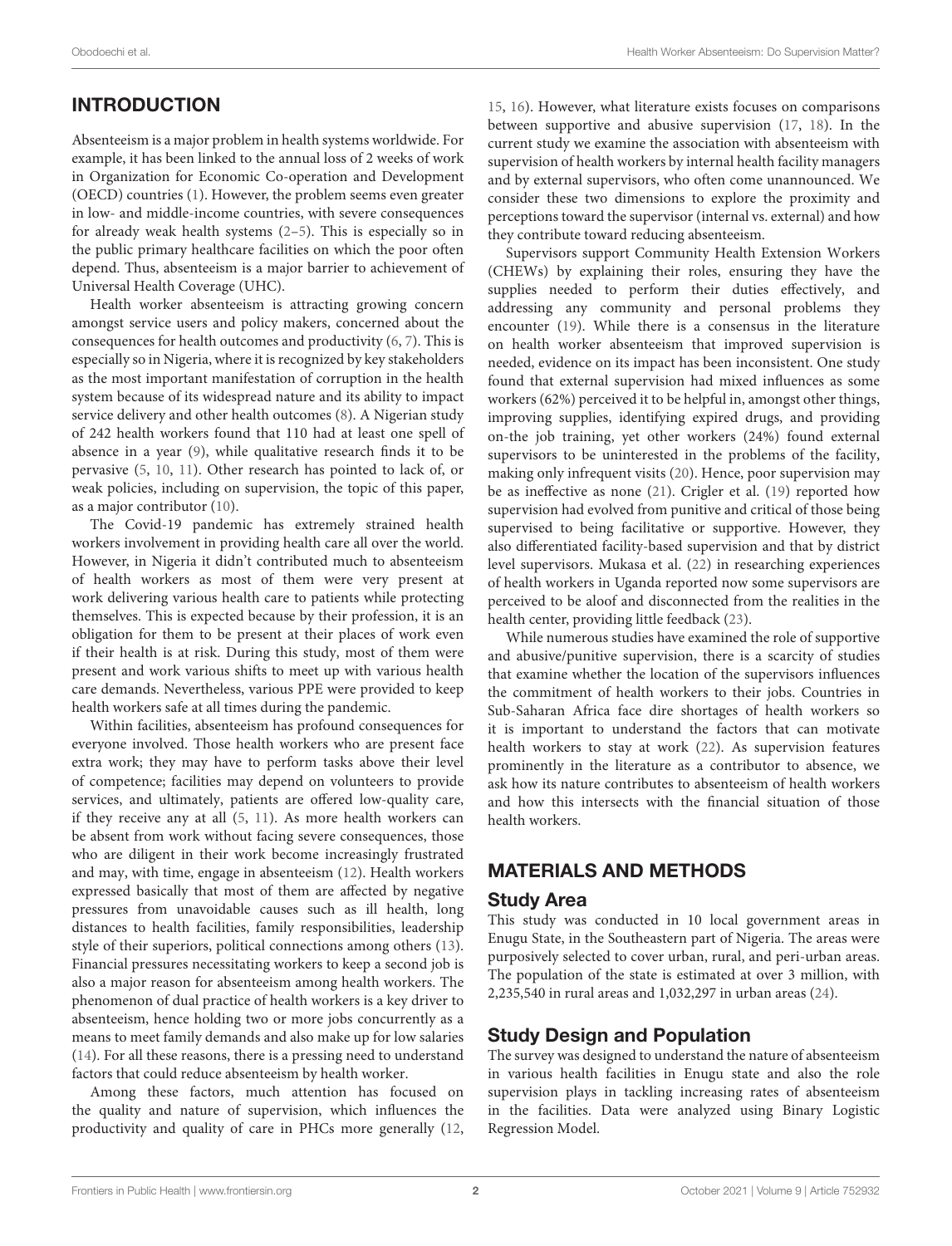The study population comprises resident doctors, nurses, midwives, and Community Health Extension Workers (CHEWs) in various health facilities across the State. Face to face interviews were conducted and at least 2 health workers from each facility were included in the study. In all 412 respondents participated in the survey from about 125 health facilities in Enugu State Nigeria.

# Data Collection

A survey instrument was designed to assess absenteeism amongst health workers and their preferences in relation to supervision. The instrument was developed following a draft instrument pretested to ascertained the views of health workers about absenteeism and potential remedies. The draft instrument was tested with 30 health workers and, after incorporation of amendments and corrections, a final version was prepared. It was converted into electronic form for use with the Open Data Kit (ODK) on an android platform.

We categorized absenteeism using two questions, one about engaging in absenteeism; and one on not engaging in absenteeism. Supervision was assessed using questions about being supervised internally by colleagues of higher rank within the facility (internal supervision) and meeting an external supervisor who comes to check health workers' activities in the facility (external supervision).

Approval to undertake the study was provided by the Enugu State Primary Health Development Agency (ESPHDA). The survey was conducted from May to June, 2020. Four researchers participated in the data collection process and were assisted by four research assistants. Heads of the (Health) Department (HODs) in all the local governments were also informed about the study and gave approval after confirming the approval of ESPHDA. HODs also provided comprehensive lists of all health centers in their local government areas from which a convenience sample of 10 PHCs was selected. Officers-incharge (OICs) of the selected facilities were also approached with the approvals from the HODs and ESPHDA, which asked them to grant the researchers access to their staff. The survey instruments were interviewer-administered and the researchers recorded the responses on paper and in electronic media. Before leaving each site, data from both records were cross-checked and discrepancies checked with the health worker concerned. The electronic data were then uploaded to a database. The approach taken, which did involve duplication of data entry, was necessary because of COVID-19 restrictions. Researchers ensured that all safety protocols were adhered to, using facemasks and handsanitizers for themselves and respondents and social distancing.

# Data Analysis

The hypotheses were tested using the Binary Logistic Regression Model. Odds ratios were estimated to determine the impact of the independent variables on whether respondents reported being absent in the past year. We chose this approach because it performs very well when datasets are linearly separate from each other and it also uses the maximum likelihood robust estimation, allowing for non-normality that could be present in the data. The absenteeism variable was adopted to ascertain the variables that determine health workers' absence from work separately for the two measures. That is engaging in absenteeism and also not engaged in absenteeism.

## Variables

# Dependent Variable: Absenteeism

We captured the effect of absenteeism in the questionnaire by asking questions about whether a health worker engaged in absenteeism (missing either a full or partial day of work over the past year) and whether they do not engage in absenteeism. Respondents who answered "yes" to being engaged in absenteeism were coded "1" and those who responded "no" were coded "0."

#### Independent Variables

#### **Met External Supervisor**

This variable was included in the model to capture the role external supervision plays in regulating absenteeism in the health facilities. It captures the number of times a health worker meets an external supervisor over a set period of 1 year who monitors their work at the facility. This external supervisor could come from the local government headquarters; within the community (paramount rulers, health facility committee members, youth and women leaders, etc.); WHO [\(25\)](#page-6-0); UNICEF; some nongovernment organizations, etc.

#### **Performance Supervised Internally**

This variable represents internal supervision of health workers by senior/higher ranking health workers in the facility. Respondents who answered "yes" to being supervised by a senior/higher ranking health worker were coded "1" and those who responded "no" were coded "0."

#### **Marital Status**

This variable represents whether a health worker is married, single, divorced or separated. This was included to examine whether married health workers more frequently absent due to family commitments. Respondents who answered "single" for any of these were coded "0," those who responded "married" were coded "1," those who responded "divorced" were coded "3," those who responded "separated" were coded "4." During the data analysis process, we only used respondents who answered "married" as equal to 1 and others 0. The reason for this is that only very limited number of respondents were separated or divorced. A code was indicated in the analysis to single out only married and single in the analysis.

#### **Financial Situation**

This variable captures the financial situation of health workers. The hypothesis is that when a health workers' financial situation improves, they tend to be absent from work by engaging in other income generating practices, so as to earn more income. The variable was classified into 5 categories, representing "very poor" "poor" "neither good nor bad" "very good" and "good."

# Ethical Considerations

Ethical approval was obtained from the Research Ethics Committee of the University of Nigeria Teaching Hospital (UNTH). Other approvals have been described above. The study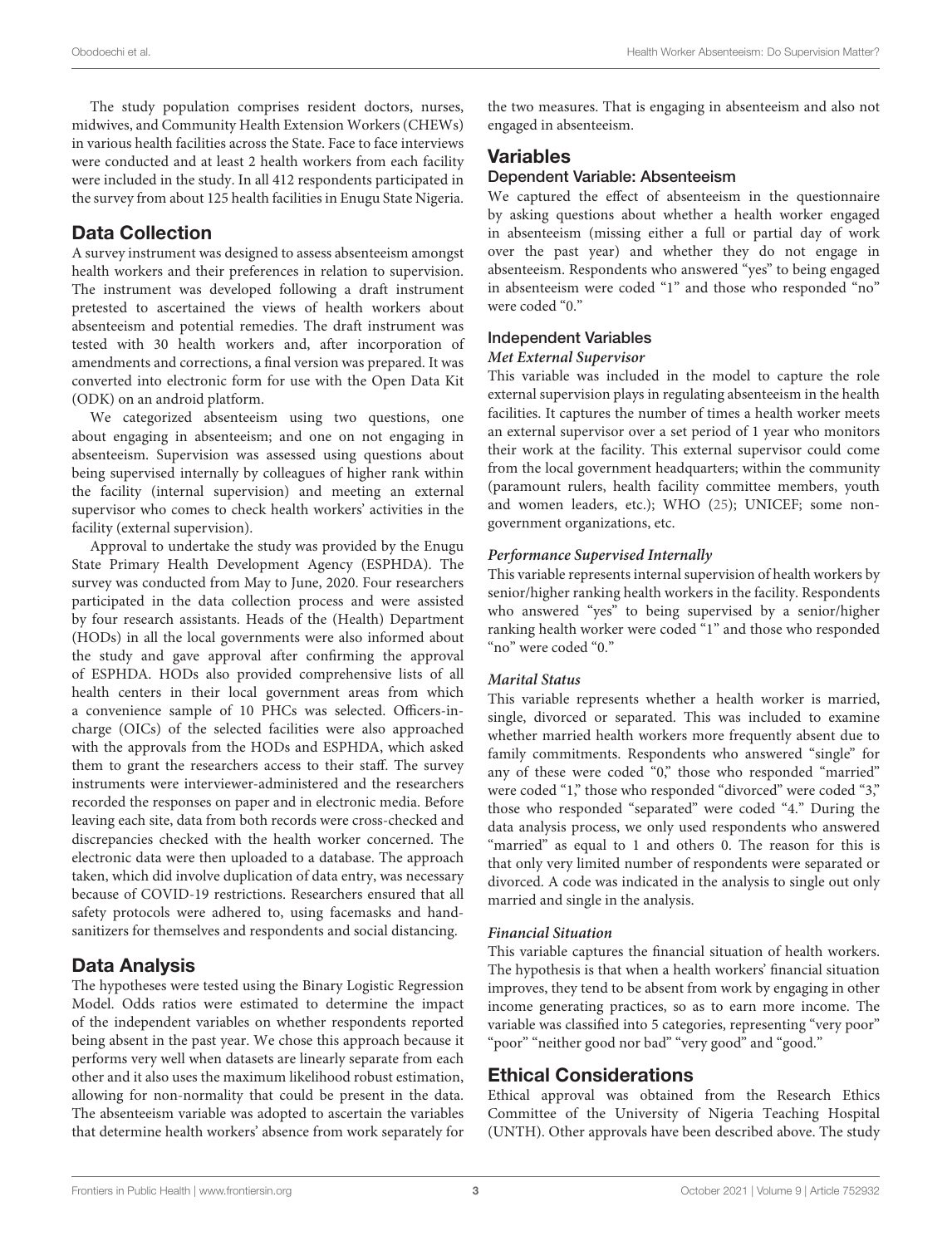<span id="page-3-0"></span>

|  | TABLE 1   Socioeconomic and demographic characteristics of respondents. |  |  |  |
|--|-------------------------------------------------------------------------|--|--|--|
|--|-------------------------------------------------------------------------|--|--|--|

| <b>Variables</b>           | Frequency      | Percentage |
|----------------------------|----------------|------------|
|                            | $N = 412$      |            |
| Gender                     |                |            |
| Female                     | 400            | 97.09      |
| Male                       | 12             | 2.91       |
| <b>Marital status</b>      |                |            |
| Single                     | 53             | 12.86      |
| Married                    | 327            | 79.37      |
| Divorced                   | 3              | 0.73       |
| Separated                  | $\overline{2}$ | 0.49       |
| Widow                      | 27             | 6.55       |
| Age group                  |                |            |
| $<$ 30                     | 41             | 9.95       |
| 30-40 years                | 126            | 30.58      |
| $41 - 50$ years            | 167            | 40.53      |
| More than 50 years         | 78             | 18.93      |
| <b>Financial situation</b> |                |            |
| Very poor                  | 51             | 12.38      |
| Poor                       | 122            | 29.61      |
| Neither good nor bad       | 107            | 25.97      |
| Good                       | 120            | 29.13      |
| Very good                  | 12             | 2.91       |
| <b>Designation</b>         |                |            |
| Not OIC                    | 275            | 66.75      |
| <b>OIC</b>                 | 137            | 33.25      |

*OIC, Officer in charge.*

was explained to the health workers who were given written material containing details of confidentiality and anonymity and they were asked to sign consent forms on paper and in the electronic device.

#### RESULTS

**[Table 1](#page-3-0)** describes characteristics of respondents. The vast majority were females and within the age group of 41–50 years (40.5%). Most of the health workers were married (79.4%). Just over a quarter (29.6%) considered their financial situation to be relatively poor, and about the same number (29.1%) relatively good.

**[Table 2](#page-3-1)** shows that 92 health workers reported never engaging in absenteeism within a year, while 320 health workers engaged in absenteeism. Absenteeism was broken down by number of days a health worker was absent from work within a 1 year and it was found that, while 92 of them never engaged in absenteeism, 225 of them were absent in 10 days or below (54.6%). Fifty-eight of them were absent for 11–20 days within a year (14.1%), 18 (4.4%), and 19 (4.6%) of them were absent between 21 and 30 days and above 30 days, respectively.

**[Table 3](#page-4-0)** showed the correlation matrix of variables of interest. Absenteeism was positively related to financial situation with about 12.79% correlation among them. While other variables

<span id="page-3-1"></span>

| <b>Variables</b>           | Frequency<br>$N = 412$ | Percentage |
|----------------------------|------------------------|------------|
| Engaged in absenteeism     | 320                    | 77.7       |
| Not engaged in absenteeism | 92                     | 22.3       |
| Absenteeism by No. of days |                        |            |
| 0 days                     | 92                     | 22.3       |
| 10 days and below          | 225                    | 54.6       |
| $11 - 20$ days             | 58                     | 14.1       |
| $21 - 30$ days             | 18                     | 4.4        |
| Above 30 days              | 19                     | 4.6        |
|                            |                        |            |

in the model had a positive correlation with absenteeism, only performance supervised internally had a negative correlation with absenteeism at about −12.1%. This is evident in the binary logistic results presented in **[Table 4](#page-4-1)**, which also shows a negative and significant relationship with absenteeism.

The results in **[Table 4](#page-4-1)** represents the descriptive statistics of some of the variables of interest. Met external supervisor had 405 responses with a mean value of 12.1 visits per year with a standard deviation of 19.56. The maximum value of 169 represents that highest times a health worker meets an external supervisor within a year of working in the facility. Performance supervised internally represented a mean value of 0.692 meaning that 69% of respondents reported being supervised internally and a standard deviation of 0.462.

**[Table 5](#page-4-2)** presents the binary logistic regression results. Internal supervision (performance supervised internally) has a significant and negative relationship with absenteeism, such that those supervised internally (performance supervised internally), were 51% less likely to report engaging in absenteeism over the past year. In contrast, external supervision was positively related to absenteeism. The more health workers reported meeting external supervisors, the more likely they were absent from work. **[Table 4](#page-4-1)** shows a positive and significant relationship between absenteeism and meeting an external supervisor. A unit increase in meeting external supervisor led to a 2% increase in the likelihood of reporting absenteeism over the past year. There was a positive and statistically significant relationship between a health worker's perceived financial situation and absenteeism. A better financial situation is associated with more absenteeism. About 1.36% were more likely to report engaging in absenteeism over the past 1 year due to increases in their financial situation. Age and being married were both found not to be statistically associated with the absenteeism.

#### **DISCUSSION**

We compared two forms of supervision, internal and external. We found that internal supervision was associated with reduced absenteeism amongst health workers in PHCs. This lends credence to other studies that obtained similar results [\(18,](#page-5-15) [26\)](#page-6-1). External supervision was found to increase absenteeism among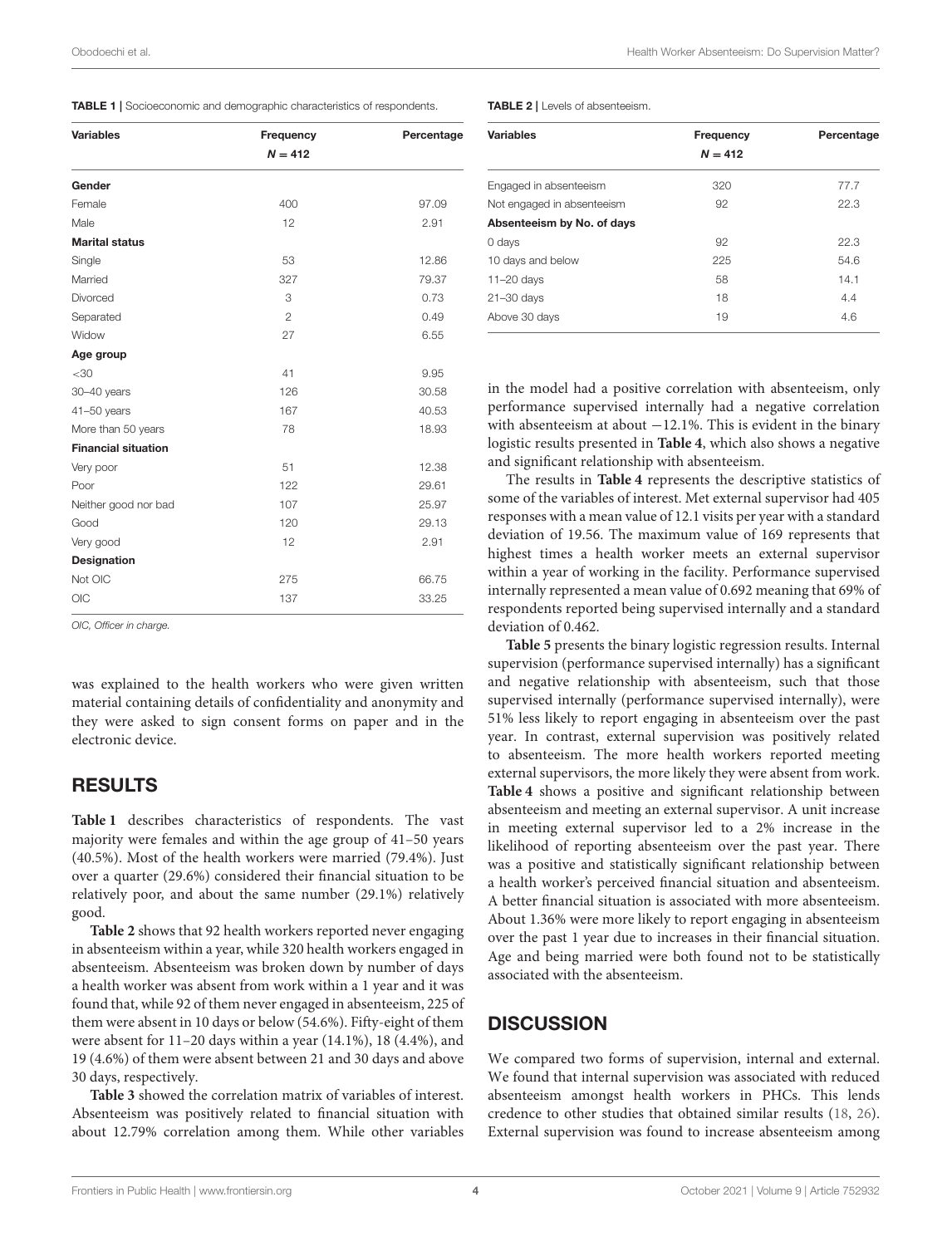<span id="page-4-0"></span>

|                         | Absenteeism | <b>Financial situation</b> | Performance supervised internally | Met external supervisor | Age |
|-------------------------|-------------|----------------------------|-----------------------------------|-------------------------|-----|
| Absenteeism             |             |                            |                                   |                         |     |
| Financial situation     | 0.1279      |                            |                                   |                         |     |
| Performance supervised  | $-0.1213$   | $-0.0190$                  |                                   |                         |     |
| Met external supervisor | 0.0989      | $-0.0604$                  | $-0.0311$                         |                         |     |
| Age                     | 0.0645      | 0.0804                     | $-0.3725$                         | 0.0299                  |     |

<span id="page-4-1"></span>TABLE 4 | Descriptive Analysis of the variables used in the model.

| Variable                                                  | Obs | Mean  | Std. dev. | Min | Max |
|-----------------------------------------------------------|-----|-------|-----------|-----|-----|
| Age                                                       | 412 | 42.41 | 8.566     | 21  | 60  |
| Female                                                    | 412 | 0.029 | 0.168     | 0   | 1   |
| Performance<br>supervised internally                      | 412 | 0.692 | 0.462     | 0   | 1   |
| Met external supervisor<br>(number of visits per<br>year) | 405 | 12.11 | 19.56     | 0   | 169 |

<span id="page-4-2"></span>TABLE 5 | Results of the Binary Logistic Model. Dep. Var. Absenteeism.

| Variable                             | Odds ratio | Std. dev. | z         | P-value |
|--------------------------------------|------------|-----------|-----------|---------|
| Age                                  | 1.0095     | 0.01639   | 0.59      | 0.558   |
| Married                              | 0.9523     | 0.14736   | $-0.32$   | 0.752   |
| Financial situation                  | 1.3624     | 0.15667   | $2.69*$   | 0.007   |
| Performance supervised<br>internally | 0.5126     | 0.15889   | $-2.16**$ | 0.031   |
| Met external supervisor              | 1.0255     | 0.01275   | $2.03**$  | 0.043   |
| Constant                             | 1.4217     | 1.15502   | 0.43      | 0.665   |

*Source: output from STATA 15* \*\* *and* \**significant at the 5% level and 1%, respectively.*

health workers slightly. Hence, internal supervision seems to reduce health worker absenteeism. In contrast, the association with external supervision was insignificant.

It could be that even if external supervision does not reduce absenteeism, it could play a role if it is not frequent, compromised, or previously announced. Although Onwujekwe et al. [\(5\)](#page-5-2) finds external supervision to be important in optimizing health service delivery in PHCs, we found that it had barely any impact. There are several possible reasons. First, staff found to be absent by the external supervisor may not be punished because they are either politically connected, related, or can offer bribes. Second, external supervision was infrequent and announced so health workers would know when they will be checked and can make sure they are at work. Third, external supervisors, such as health facility committee members, community leaders, and non-government organizations had little power to enforce sanctions against health workers, notwithstanding the few exceptions recorded in the study. Coincidentally, Onwujekwe and colleagues found some of the supposed external supervisors, particularly those at the local government headquarters, were

absent themselves. Though the political complexities at the local government level seem to have caused primary healthcare governance to be weak, the need to stimulate strong facility leadership could be a favorable start-point.

Our analysis shows that as a health worker's financial situation improves, they are more likely to be absent. Other research suggests that this may be because their improved financial situation allows them to open private clinics where they spend much of their time [\(14\)](#page-5-11). However, our data did not differentiate the different sources of greater income, including higher salaries, so we cannot explore this further. Agwu et al. [\(11\)](#page-5-8) discovered that local government health workers in Nigeria whose financial conditions are currently discouraging might abandon their responsibilities at the facilities if they can generate more income from their private businesses. To them, it is survival [\(27\)](#page-6-2).

Despite the merits of our study, there are some limitations. We could not capture presenteeism, where those who are present are doing nothing. This was deliberate as our pilot study showed that respondents either answered in the negative or refused outright to answer. Also, we lacked questions that could address the source of the respondents' improved financial conditions. Therefore, we recommend that future studies should consider addressing these limitations.

In conclusion, since we found that external supervision provided no meaningful reduction in absenteeism, the government should explore new approaches. An uncompromised system of external supervision that is unannounced and frequent offers potential benefits. We understand that supervision is one of the most challenging ways of tackling absenteeism because of the economic and time costs for supervisors and their agencies, but there are things that can be done. First, community groups could be involved in monitoring the activities of the health workers and try to understand where such workers need help in the course of their jobs. They might become more involved in the care of the workers, feeding back ideas on how to make the work environment more attractive for workers. We identified a need to empower community-based supervisors, and other groups of external supervisors from reputable agencies and organizations to enable them to impose meaningful sanctions against healthcare staff who are absent without reason. The government could also encourage a peer support structure where a supervisor could meet regularly with groups of community health extension workers to find ways in which they can offer mutual support.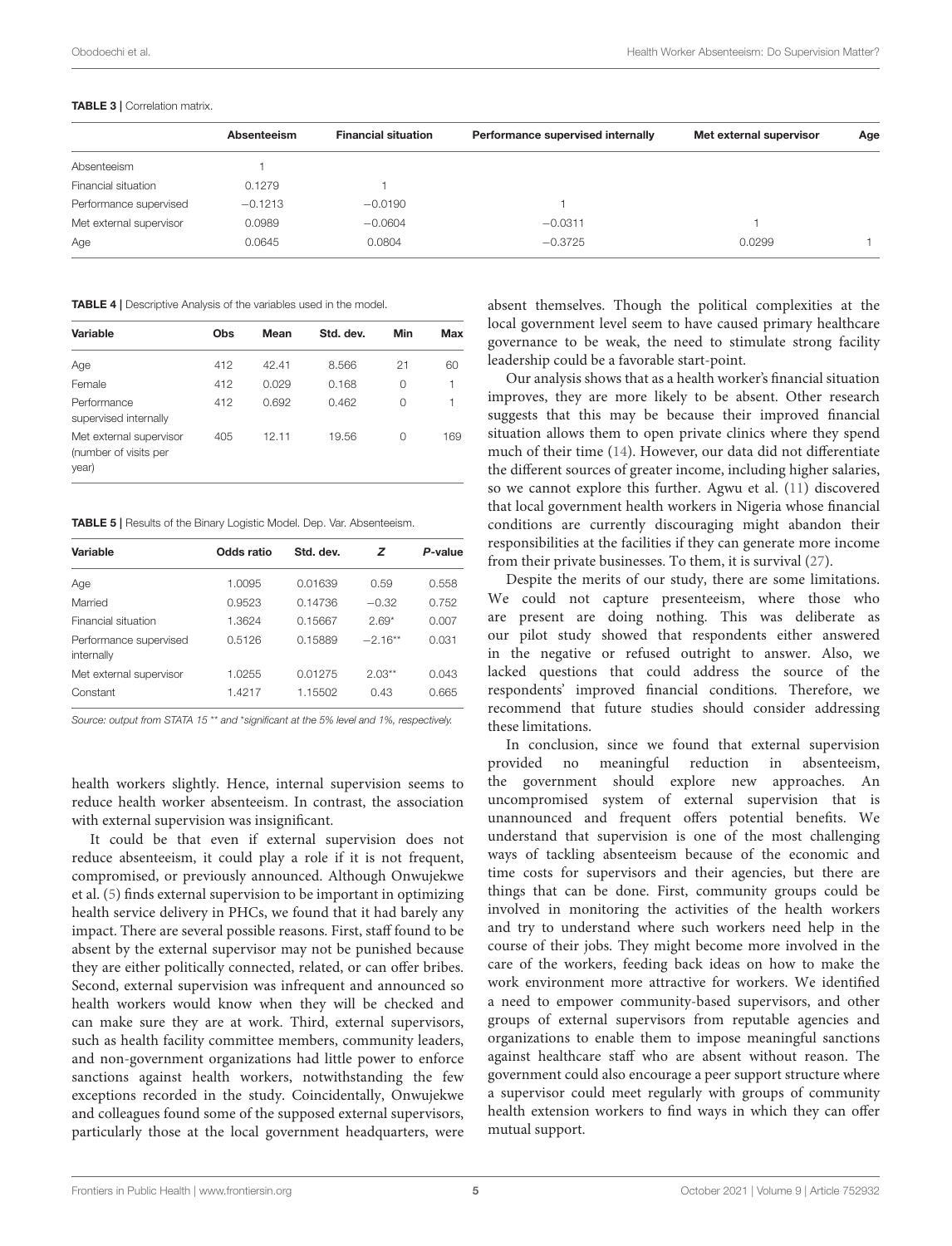# DATA AVAILABILITY STATEMENT

Data sets will be available to readers on request. Requests to access these datasets should be directed to Divine Ndubuisi Obodoechi [divine.obodoechi@unn.edu.ng.](mailto:divine.obodoechi@unn.edu.ng)

# AUTHOR CONTRIBUTIONS

OO, DO, CN, PA, CO, and AO contributed to conception and design of the study. BA, DO, OO, and CN organized the database. DO and CN performed the statistical analysis. DO wrote the first draft of the manuscript. OO, PA, CO, AO, and CN wrote sections of the manuscript. All authors contributed to manuscript revision, read, and approved the submitted version.

## ACKNOWLEDGMENTS

I wish to express my profound gratitude to all the co-authors for their various inputs in making this paper a success.

## **REFERENCES**

- <span id="page-5-0"></span>1. Krane L, Johnsen R, Fleten N, Nielsen CV, Stapelfeldt CM, Jensen C. Sickness absence patterns and trends in the health care sector : 5-year monitoring of female municipal employees in the health and care sectors in Norway and Denmark. Hum Resour Health. [\(2014\) 23:6–13. doi: 10.1186/1478-](https://doi.org/10.1186/1478-4491-12-37) 4491-12-37
- <span id="page-5-1"></span>2. Chaudhury N, Hammer J, Kremer M, Muralidharan K, Rogers FH. Missing in action: teacher and health worker absence in developing countries. J Econ Perspect. [\(2006\) 20:91–116. doi: 10.1257/0895330067765](https://doi.org/10.1257/089533006776526058) 26058
- 3. Tumlinson K, Gichane MW, Curtis SL, LeMasters K. Understanding healthcare provider absenteeism in Kenya: a qualitative analysis. BMC Health Serv Res. [\(2019\) 19:1–8. doi: 10.1186/s12913-019-](https://doi.org/10.1186/s12913-019-4435-0) 4435-0
- 4. Tweheyo R, Reed C, Campbell S, Davies L, Daker-White G. 'I have no love for such people, because they leave us to suffer': a qualitative study of health workers' responses and institutional adaptations to absenteeism in rural Uganda. BMJ Global Health. (2019) 4:e001376. doi: [10.1136/bmjgh-2018-001376](https://doi.org/10.1136/bmjgh-2018-001376)
- <span id="page-5-2"></span>5. Onwujekwe O, Agwu P, Orjiakor C, McKee M, Hutchinson E, Mbachu C, et al. Corruption in Anglophone West Africa health systems: a systematic review of its different variants and the factors that sustain them. Health Policy Plan. (2019) 34:529–43. doi: [10.1093/heapol/czz070](https://doi.org/10.1093/heapol/czz070)
- <span id="page-5-3"></span>6. Isah EC, Omorogbe VE, Orji O, Oyovwe L. Self-reported absenteeism among hospital workers in Benin city, Nigeria. Ghana Med J. (2008) 42:2–7.
- <span id="page-5-4"></span>7. Wayne N, Daniel J, Alyssa B. The role of health risk factors and disease on worker productivity. J Occupation Environ Med. (1999) 41:863–77. doi: [10.1097/00043764-199910000-00007](https://doi.org/10.1097/00043764-199910000-00007)
- <span id="page-5-5"></span>8. Onwujekwe O, Orjiakor CT, Hutchinson E, McKee M, Agwu P, Mbachu C, et al. Where do we start? Building consensus on drivers of health sector corruption in Nigeria and ways to address it. Int J Health Policy Manage. (2020) 9:286. doi: [10.15171/ijhpm.2019.128](https://doi.org/10.15171/ijhpm.2019.128)
- <span id="page-5-6"></span>9. Oche MO, Oladigbolu RA, Ango JT, Okafoagu NC. Work absenteeism amongst health care workers in a Tertiary Health Institution in Sokoto, Nigeria. J Adv Med Med Res. (2018) 26:1–9. doi: [10.9734/JAMMR/2018/40467](https://doi.org/10.9734/JAMMR/2018/40467)
- <span id="page-5-7"></span>10. Abimbola S, Olanipekun T, Schaaf M, Negin J, Jan S, Martiniuk AL. Where there is no policy: governing the posting and transfer of primary health care workers in Nigeria. Int J Health Plann Manage. (2017) 32:492–508. doi: [10.1002/hpm.2356](https://doi.org/10.1002/hpm.2356)
- <span id="page-5-8"></span>11. Agwu P, Ogbozor P, Odii A, Orjiakor C, Onwujekwe O. Private money-making indulgence and inefficiency of primary healthcare in Nigeria: a qualitative study of health workers' absenteeism. Int J Public Health. (2020) 65:1019–26. doi: [10.1007/s00038-020-01405-3](https://doi.org/10.1007/s00038-020-01405-3)
- <span id="page-5-9"></span>12. Deussom R, Jaskiewicz W, Dwyer S, Tulenko K, International I. Holding Health Workers Accountable: Governance Approaches to Reducing Absenteeism. Technical Brief (2012). Available online at: [www.capacityplus.org](http://www.capacityplus.org)
- <span id="page-5-10"></span>13. Rogers JE, Hutchins SG, Johnson BJ. Nonpunitive discipline. A method of reducing absenteeism. J Nurs Administr. (1990) 20:41–3. doi: [10.1097/00005110-199007000-00010](https://doi.org/10.1097/00005110-199007000-00010)
- <span id="page-5-11"></span>14. Tweheyo R, Ssengooba F, Pariyo GW. Regulatory mechanisms for absenteeism in the health sector : a systematic review of strategies and their implementation. J Healthc Leadership. (2016) 8:81–94. doi: [10.2147/JHL.S107746](https://doi.org/10.2147/JHL.S107746)
- <span id="page-5-12"></span>15. Asbroek AHA, Kirkwood B, Meek SR, Benton L, Strachan DL, Ka K, et al. Interventions to improve motivation and retention of community health workers delivering integrated community case management (iCCM): stakeholder perceptions and priorities. Am Soc Tropical Med Hygiene. [\(2012\) 87:111–9. doi: 10.4269/ajtmh.2012.](https://doi.org/10.4269/ajtmh.2012.12-0030) 12-0030
- <span id="page-5-13"></span>16. Frimpong JA, Helleringer S, Awoonor-Williams JK, Yeji F, Phillips JF. Does supervision improve health worker productivity? Evidence from the upper east region of Ghana. Tropical Med Int Health. [\(2011\) 16:1225–33. doi: 10.1111/j.1365-3156.2011.](https://doi.org/10.1111/j.1365-3156.2011.02824.x) 02824.x
- <span id="page-5-14"></span>17. Bregenzer A, Felfe J, Bergner S, Jiménez P. How followers' emotional stability and cultural value orientations moderate the impact of health-promoting leadership and abusive supervision on health-related resources. German J Human Resource Manage. [\(2019\) 33:307–36. doi: 10.1177/23970022188](https://doi.org/10.1177/2397002218823300) 23300
- <span id="page-5-15"></span>18. Kok MC, Vallières F, Tulloch O, Kumar MB, Kea AZ, Karuga R, et al. Does supportive supervision enhance community health worker motivation? A mixed-methods study in four African countries. Health Policy Plann. (2018) 33:988–98. doi: [10.1093/heapol/czy082](https://doi.org/10.1093/heapol/czy082)
- <span id="page-5-16"></span>19. Crigler L, Gergen J, Perry H. Supervision of Community Health Workers (2013).
- <span id="page-5-17"></span>20. Manzi F, Schellenberg JA, Hutton G, Wyss K, Mbuya C, Shirima K, et al. Human resources for health care delivery in Tanzania: a multifaceted problem. Hum Resour Health. [\(2012\) 10:1–10. doi: 10.1186/1478-](https://doi.org/10.1186/1478-4491-10-3) 4491-10-3
- <span id="page-5-18"></span>21. Bosch-Capblanch X, Liaqat S, Garner P. Managerial supervision to improve primary health care in low- and middle-income countries. Cochrane Database Syst Rev. (2011) 2011:CD006413. doi: [10.1002/14651858.CD006413.pub2](https://doi.org/10.1002/14651858.CD006413.pub2)
- <span id="page-5-19"></span>22. Mukasa MN, Sensoy Bahar O, Ssewamala FM, KirkBride G, Kivumbi A, Namuwonge F, et al. Examining the organizational factors that affect health workers' attendance: findings from southwestern Uganda. Int J Health Plann Manage. (2019) 34:644–56. doi: [10.1002/hpm.2724](https://doi.org/10.1002/hpm.2724)
- <span id="page-5-20"></span>23. Mathauer I, Imhoff I. Health worker motivation in Africa: the role of nonfinancial incentives and human resource management tools. Hum Resour Health. (2006) 4:4–24. doi: [10.1186/1478-4491-4-24](https://doi.org/10.1186/1478-4491-4-24)
- <span id="page-5-21"></span>24. National Population Council. National Population Estimates. (2016). Available online at: [https://www.google.com/url?sa=t&](https://www.google.com/url?sa=t&rct=j&q=&esrc=s&source=web&cd=3&ved=2ahUKEwj_7rbz5_ToAhUiD2MBHeIiAkIQFjACegQIBBAC&url=https%3A%2F%2Fnigerianstat.gov.ng%2Fdownload%2F474&usg=AOvVaw0BYliCMVs) [rct=j&q=&esrc=s&source=web&cd=3&ved=2ahUKEwj\\_7rbz5\\_](https://www.google.com/url?sa=t&rct=j&q=&esrc=s&source=web&cd=3&ved=2ahUKEwj_7rbz5_ToAhUiD2MBHeIiAkIQFjACegQIBBAC&url=https%3A%2F%2Fnigerianstat.gov.ng%2Fdownload%2F474&usg=AOvVaw0BYliCMVs) [ToAhUiD2MBHeIiAkIQFjACegQIBBAC&url=https%3A%2F](https://www.google.com/url?sa=t&rct=j&q=&esrc=s&source=web&cd=3&ved=2ahUKEwj_7rbz5_ToAhUiD2MBHeIiAkIQFjACegQIBBAC&url=https%3A%2F%2Fnigerianstat.gov.ng%2Fdownload%2F474&usg=AOvVaw0BYliCMVs) [%2Fnigerianstat.gov.ng%2Fdownload%2F474&usg=AOvVaw0BYliCMVs](https://www.google.com/url?sa=t&rct=j&q=&esrc=s&source=web&cd=3&ved=2ahUKEwj_7rbz5_ToAhUiD2MBHeIiAkIQFjACegQIBBAC&url=https%3A%2F%2Fnigerianstat.gov.ng%2Fdownload%2F474&usg=AOvVaw0BYliCMVs)